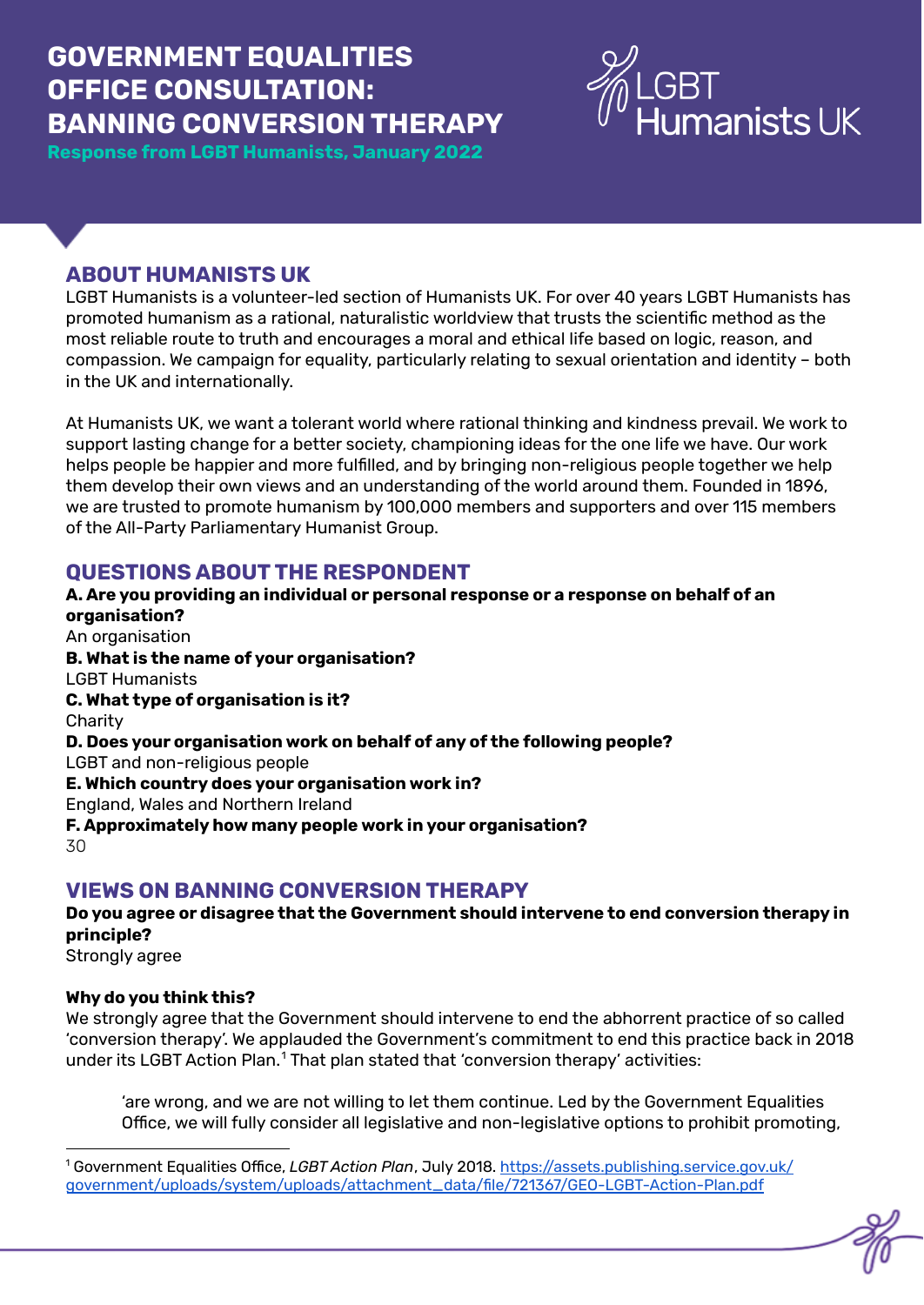

offering or conducting conversion therapy. Our intent is to protect people who are vulnerable to harm or violence, whether that occurs in a medical, commercial or faith-based context.' 2

Although we are deeply concerned the current proposals fall short of the full ban needed to prevent harm to LGBT individuals, we welcome the acknowledgement by the Government of its role and commitment to take action on this issue.

Conversion therapy is harmful pseudoscience and as such it should be banned in full. Such practices have been widely rejected by the medical community as there is no evidence that they are effective and are known to cause significant damage to the mental health of those who are subjected to it. $<sup>3</sup>$  Yet, we know that conversion therapy is still widely practiced, especially within</sup> religious settings. The UK Government National LGBT Survey in 2018 reported that 7% of LGBT people had undergone or been offered such practices.<sup>4</sup> Of those who had undergone conversion therapy 51% reported that it had been conducted by a religious group or in a religious setting. Furthermore, such practices continue to legitimise homophobic, biphobic, and transphobic attitudes by falsely equating LGBT identities to a pathology that can be fixed or cured.

# **CONSULTATION QUESTIONS**

**Q1. To what extent do you support, or not support, the Government's proposal for addressing physical acts of conversion therapy?**

Strongly agree

#### **Why do you think this?**

We support the Government's proposal to make conversion therapy an aggravated factor with a sentence uplift in cases where it was a motivating factor in violent or sexual crimes. This measure would be simple to implement as it does not require criminalisation, and much like with hate crime legislation, would lead to a normative shift in social attitudes towards conversion therapy. We hope that this measure would lead to the further delegitimising of conversion therapy, as well as offer an additional means of redress through the justice system to victims.

**Q2. The Government considers that delivering talking conversion therapy with the intention of changing a person's sexual orientation or changing them from being transgender or to being transgender either to someone who is under 18, or to someone who is 18 or over and who has not consented or lacks the capacity to do so should be considered a criminal offence. The consultation document describes proposals to introduce new criminal law that will capture this. How far do you agree or disagree with this?** Somewhat agree

We strongly disagree with the Government's proposal that this ban should only extend to children and adults who lack capacity to consent or adults who have explicitly not consented. These practices have no medical or scientific efficacy and the harms caused to participants are well known, it is therefore not possible for an adult to give free and informed consent. Therefore, it should not be a defence in law that victims appear to have consented.

#### 2 *Ibid*

<sup>3</sup> Human Rights Campaign, *The Lies and Dangers of Efforts to Change Sexual Orientation or Gender Identity* <https://www.hrc.org/resources/the-lies-and-dangers-of-reparative-therapy>

<sup>4</sup> Government Equalities Office, *National LGBT Survey: Research report,* 3 July 2018. [https://www.gov.uk](https://www.gov.uk/government/publications/national-lgbt-survey-summary-report) [/government/publications/national-lgbt-survey-summary-report](https://www.gov.uk/government/publications/national-lgbt-survey-summary-report)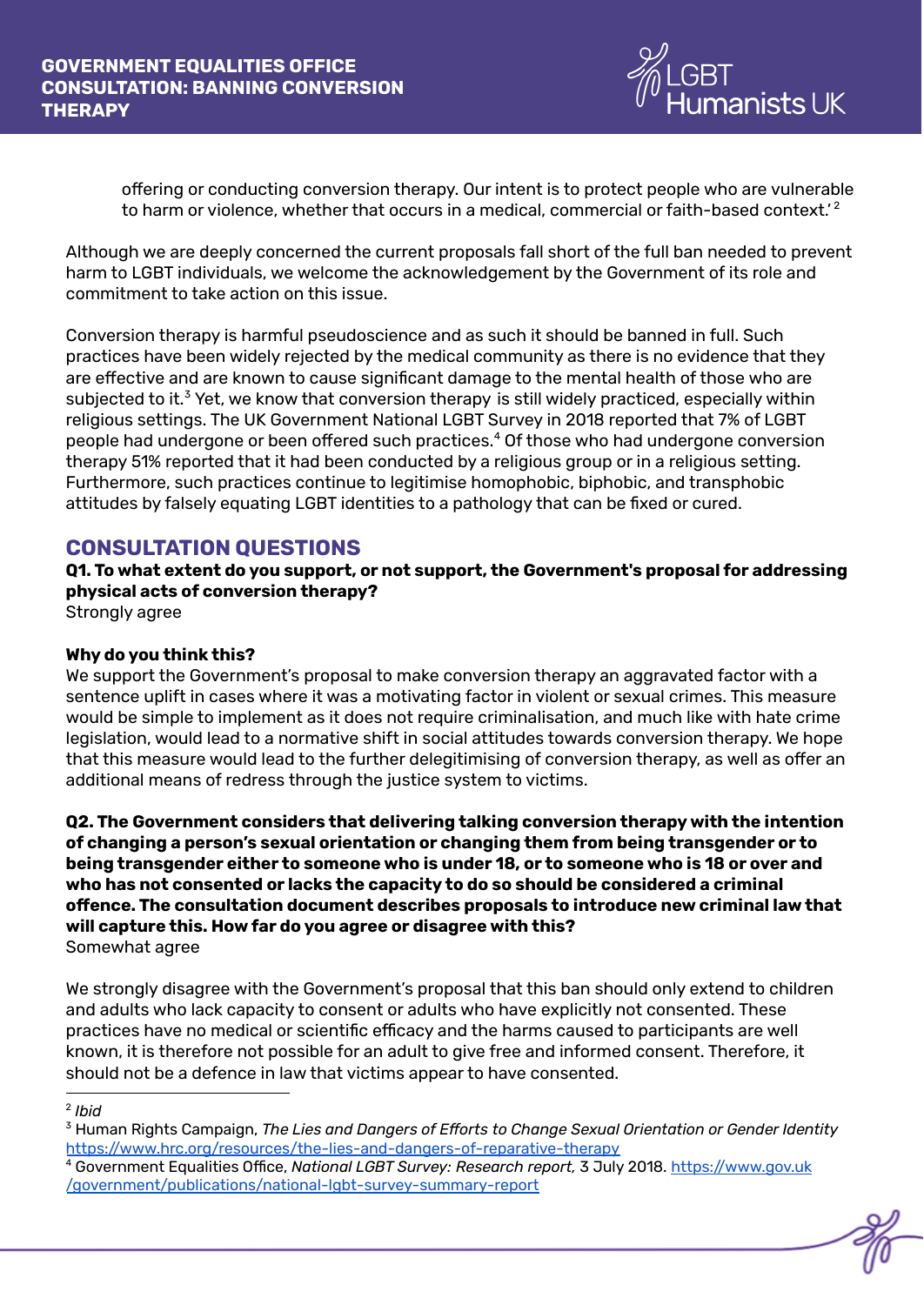

That all forms of conversion therapy, whether physical or 'talking', are inheritantly harmful is not open to dispute. The United Nations Independent Forensic Expert Group concluded that:

'All practices attempting conversion are inherently humiliating, demeaning and discriminatory. The combined effects of feeling powerless and extreme humiliation generate profound feelings of shame, guilt, self-disgust, and worthlessness, which can result in a damaged self-concept and enduring personality changes. The injury caused by practices of "conversion therapy" begins with the notion that an individual is sick, diseased, and abnormal due to their sexual orientation or gender identity and must therefore be treated. This starts a process of victimization.'<sup>5</sup> [emphasis added].

The Government's own assessment and qualitative study of conversion therapy found 'the balance of evidence suggests that conversion therapy is unlikely to be effective and is associated with negative health outcomes.'<sup>6</sup> The study stated that several systematic reviews suggest there is no efficacy to practices to change sexuality and no studies published since 2000 were identified that showed any evidence that gender identity could be changed in this way. Given the above, it seems nonsensical that a provider would give the victim an accurate account of the risks and benefits of undergoing such practices, which would be needed for them to truly consent.

By drawing a distinction between physical/violence acts of conversion practices and what it terms 'talking' therapies, the Government has failed to fully take into account the psychological impact that these therapies can, and often, have upon the victim. In *Dhaliwal,* the Court of Appeal established that if a person inflicts treatment on another that leads to the development of a recognised psychological illness or injury then this would amount to bodily harm under the Offences Against the Person Act (OAPA) 1961. $^7$  The Government's own assessment and qualitative study of conversion therapy concluded that there is evidence that these practices can lead to psychological illnesses such as depression, anxiety disorders, and suicide ideation. $^8$ 

Crucially, it is not possible to consent to bodily harm. Thus, where talking therapies are capable of inflicting these harms, it should not be possible for the perpetrator to use the defence of consent. However, the OAPA is not sufficient to ensure an end to these practices and a specific legislative ban that does not allow an adult to consent is needed. The current proposals make a false distinction between physical and psychological harm and apply different standards of consent which are at odds with our current laws on bodily harm.

This proposal is also at odds with the approach taken by Parliament in banning other harmful practices such as female genital mutilation (FGM), forced marriage, and domestic abuse. In each of

<sup>5</sup> *Ibid.*

<sup>6</sup> Government Equality Office, *Conversion therapy: an evidence assessment and qualitative study,* 29 October 2021 [https://www.gov.uk/government/publications/conversion-therapy-an-evidence-assessment-and](https://www.gov.uk/government/publications/conversion-therapy-an-evidence-assessment-and-qualitative-study/conversion-therapy-an-evidence-assessment-and-qualitative-study#what-are-the-outcomes-of-conversion-therapy-1)[qualitative-study/conversion-therapy-an-evidence-assessment-and-qualitative-study#what-are-the-outco](https://www.gov.uk/government/publications/conversion-therapy-an-evidence-assessment-and-qualitative-study/conversion-therapy-an-evidence-assessment-and-qualitative-study#what-are-the-outcomes-of-conversion-therapy-1) [mes-of-conversion-therapy-1](https://www.gov.uk/government/publications/conversion-therapy-an-evidence-assessment-and-qualitative-study/conversion-therapy-an-evidence-assessment-and-qualitative-study#what-are-the-outcomes-of-conversion-therapy-1)

<sup>&</sup>lt;sup>7</sup> [2006] EWCA Crim 1139 Case No: 2006/1170/B5 <u><https://vlex.co.uk/vid/r-v-dhaliwal-793423829></u>

*<sup>8</sup>* Government Equality Office, *Conversion therapy: an evidence assessment and qualitative study,* 29 October 2021 [https://www.gov.uk/government/publications/conversion-therapy-an-evidence-assessment-and](https://www.gov.uk/government/publications/conversion-therapy-an-evidence-assessment-and-qualitative-study/conversion-therapy-an-evidence-assessment-and-qualitative-study#what-are-the-outcomes-of-conversion-therapy-1)[qualitative-study/conversion-therapy-an-evidence-assessment-and-qualitative-study#what-are-the-outco](https://www.gov.uk/government/publications/conversion-therapy-an-evidence-assessment-and-qualitative-study/conversion-therapy-an-evidence-assessment-and-qualitative-study#what-are-the-outcomes-of-conversion-therapy-1) [mes-of-conversion-therapy-1](https://www.gov.uk/government/publications/conversion-therapy-an-evidence-assessment-and-qualitative-study/conversion-therapy-an-evidence-assessment-and-qualitative-study#what-are-the-outcomes-of-conversion-therapy-1)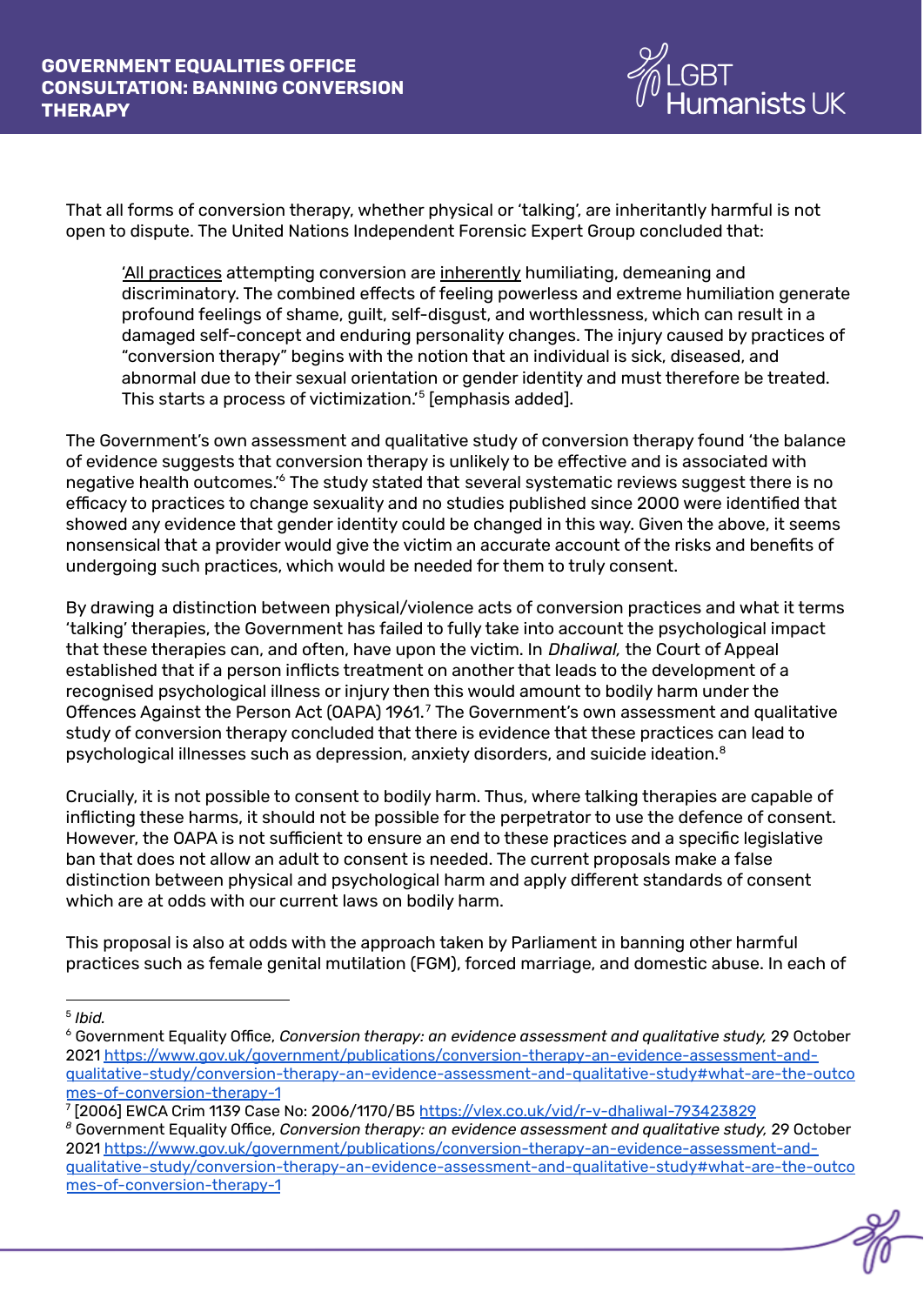

these areas the Government has recognised that there was an inherent danger in allowing adults to consent to these practices, and that the imbalance of power between those performing the practices and those subjected to them makes the notion of informed consent largely meaningless. The Government's own research into conversion therapy highlights several times that the boundary between consent and coercion is blurred. Below are three examples from that research where the notion of informed consent or 'choice' is challenged. 9

'Some people report that while they underwent conversion therapy voluntarily, they feel these 'choices' were shaped by powerful influences in their social environment and under guidance from authority figures.'

'Although interviewees generally reported undergoing sexual orientation change efforts voluntarily, they also frequently reported being led into it under the guidance of people in a position of spiritual authority. Many felt that their 'choice' to undergo conversion therapy was influenced by people in their social environment in powerful positions.'

'Although most people who have conversion therapy appear to do so voluntarily, they also describe being led into conversion therapy by people in a position of authority in their religious institutions or families. In addition, a number of unethical practices by people in positions of authority were documented by UK interviewees.'

Unless the ban is extended to adults who seemingly consent to the practice, the group comprising the majority of those at risk of conversion therapy, the Government's overall aim and committment to ending this practice will fail.

Canada has recently passed national legislation that does not have a consent loophole, $^{10}$  and this is the approach that is being favoured at the regional level. In the regions of Aragon and Valencia in Spain, conversion legislation is banned and practices cannot be validated upon consent. $^{\mathsf{11}}$  Similarly, a 2021 ban in the Australian state of Victoria, defines conversion therapy as:

'Meaning of change or suppression practice: (1) In this Act, a change or suppression practice means a practice or conduct directed towards a person, whether with or without the person's consent' 12

Therefore, this can be easily achieved in legislation.

## **Q3. How far do you agree or disagree with the penalties being proposed?**

Somewhat agree

We agree with the proposal that the offence be triable either by the Magistrate or Crown Court depending on the severity of the offence and the level of harm caused to the victim. We agree that

<sup>9</sup> *Ibid*

 $10$  [Christine](https://www.nytimes.com/by/christine-hauser) Hauser, 'Canada Bans 'Conversion Therapy', The New York Times, 6 January 2022, <https://www.nytimes.com/2022/01/06/world/canada/canada-conversion-therapy-law.html>

<sup>11</sup> UN Human Rights Council, *Practices of so-called "conversion therapy" Report of the Independent Expert on protection against violence and discrimination based on sexual orientation and gender identity*. 1 May 2020. <https://undocs.org/A/HRC/44/53>

<sup>&</sup>lt;sup>12</sup> The Change or Suppression (Conversion) Practices Prohibition Act 2021, 5(1). [https://content.legislation.](https://content.legislation) vic.gov.au/sites/default/files/2021-02/591143bs1.pdf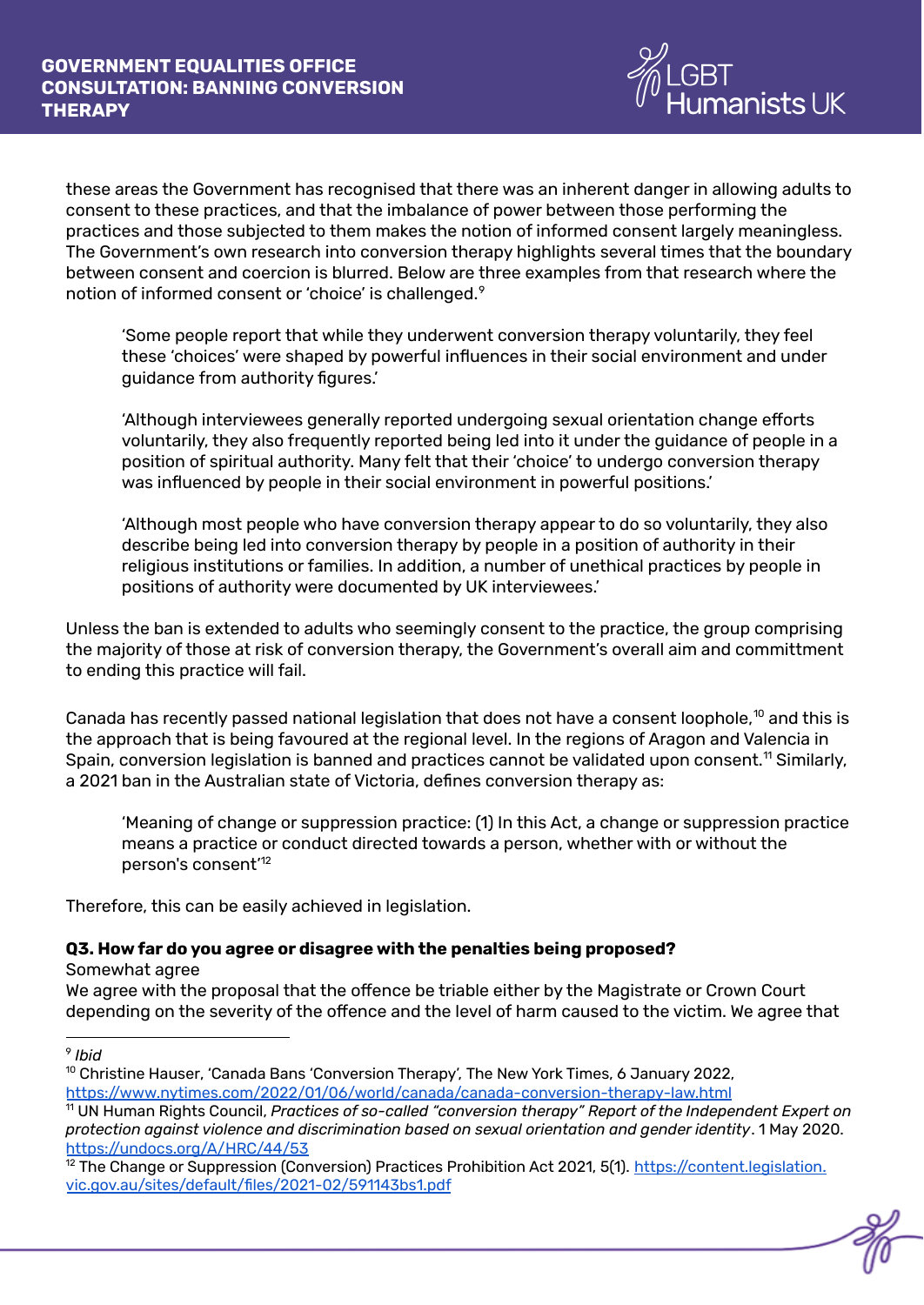

in indictable offences, a maximum of five years imprisonment is an adequate penalty and in line with wider sentencing guidelines. However, for summary offences where conversion therapy is proven we recommend that the penalty is changed to a fine and/or imprisonment and not only one or the other.

#### **Q4. Do you think that these proposals miss anything?** Yes

#### **If yes, can you tell us what you think we have missed?**

#### Omission of suppression

There is a major omission in the Government's definition of conversion therapy. The proposals laid out in this consultation only refer to conversion therapy as a means of 'changing' someone's sexuality or gender identity. However, we are aware that these practices also include attempts to 'suppress' these aspects of identity. The inclusion of suppression was one of the key recommendations of the *Cooper Report 2021* into how to legislate to effectively ban conversion therapy. That report stated:

'Including suppression of sexual orientation or gender identity is vital to ensure that no loopholes are exploited. It is the view of the Forum that id suppression is not included, perpetrators will simply shift their focus from trying to change or 'cure' a person's sexual orientation or gender identity to trying to suppress it. They would still reply on the same methods and continue with the same belief that anything other than a hetronormative and non-trans (sometimes referred to as cisgender) identity is wrong. Indeed, the primary aim of many conversion practices is already focused on trying to suppress a person's sexuality or alter their behaviour or gender expression because their sexual orientation or gender identity is deemed to be unacceptable. Such attempts are both harmful and morally wrong.' $^{\rm 13}$ 

Other jurisdictions have included suppression as part of the legal definition of conversion therapy in their legislation outlawing it. For example, the Australian state of Victoria's legislation which came into force last year made suppression one of the main focuses of the legislation appearing in the long-title of the Act: The Change or Suppression (Conversion) Practices Prohibition Bill 2020. Similarly, the state of Queensland's 2020 ban states:

'Conversion therapy is a practice that attempts to change or suppress a person's sexual orientation or gender identity.' 14

Without the inclusion of suppression, nearly all current providers of conversion therapy, including to those under 18, would simply be able to continue to practice with just a modest reframing of language. Without this amendment to the definition the ban would be ineffective and would not protect those at risk of conversion therapy.

#### Omission of religious settings

As stated above, the UK Government's National LGBT Survey in 2018 revealed that over 51% of

<sup>&</sup>lt;sup>14</sup> Health Legislation Amendment Act 2020, 213F (1) <https://perma.cc/5EQB-WYK9> <sup>13</sup> Ban Conversion Therapy Legal Forum, *The Cooper Report: Recommendations on legislating effectively for a ban on conversion practices,* October 2021, p3. [https://www.ozanne.foundation/cooper\\_report/](https://www.ozanne.foundation/cooper_report/)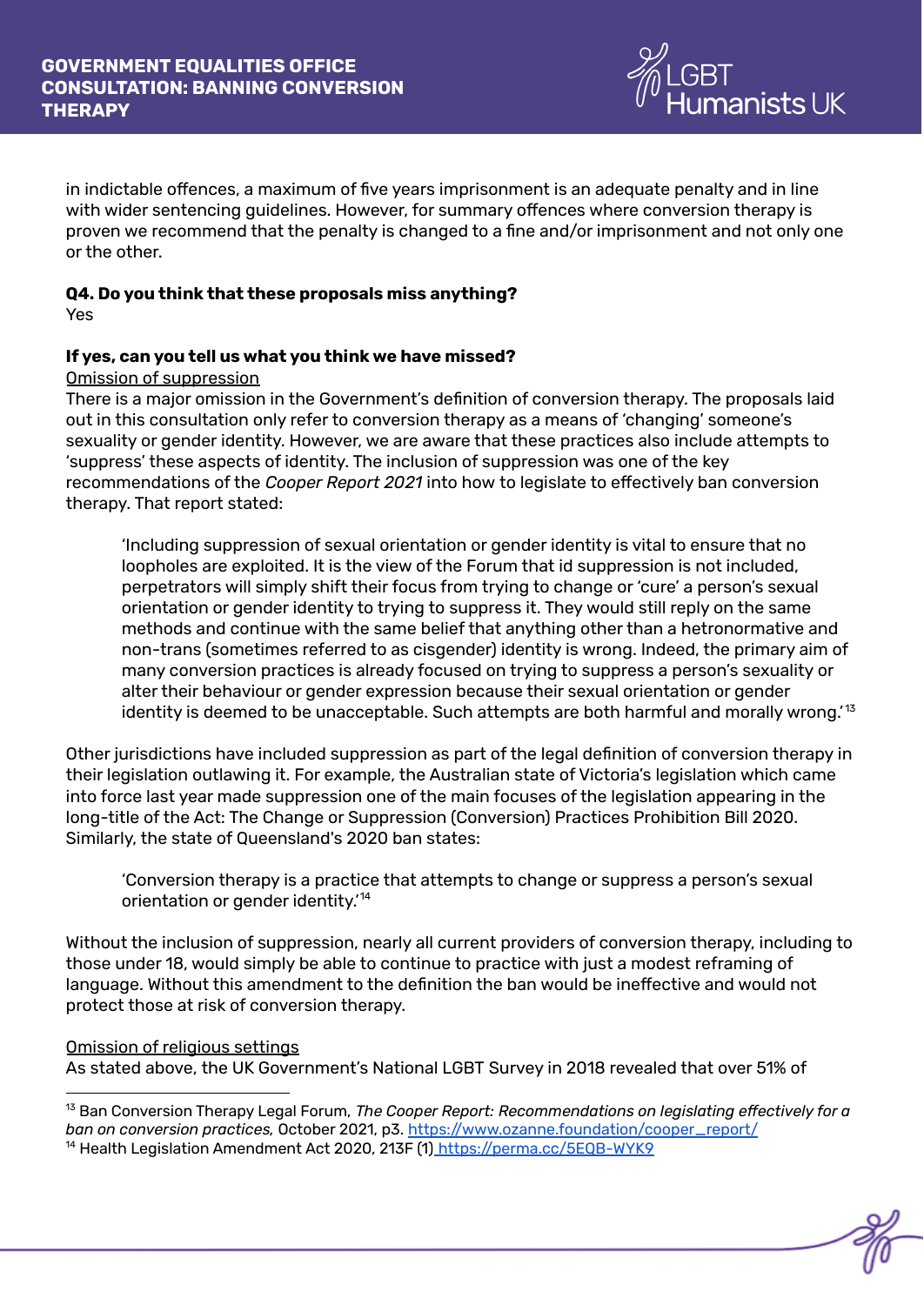

respondents who had undergone a form of conversion therapy had done so in a religious setting. Yet this consultation makes no mention of how the most common form of conversion therapy would be banned. This is a fundamental omission which risks allowing the main providers of conversion therapy to continue to do so unaffected by this ban. We know it is within religious settings that some the most damaging types of conversion therapy, such as exorcisms and forced prayer, occur. When people are experiencing such extreme distress over their sexual orientation or gender identity, they should be met with person-centred, therapeutically well-grounded support. They should not face coercive, medically worthless practices that seek to push them in a particular direction.

Humanists are strong advocates for the right to freedom of religion or belief. But it is an established legal and moral principle that this right is not absolute and is subject to legitimate limitation when its manifestation harms another individual or society at large. Such limitations are comprehensively laid out in Article 10 (2) of the European Convention of Human Rights.

'Freedom to manifest one's religion or beliefs shall be subject only to such limitations as are prescribed by law and are necessary in a democratic society in the interests of public safety, for the protection of public order, health or morals, or for the protection of the rights and freedoms of others.' 15

As described above, the harms to the health of LGBT individuals caused by conversion therapy are well established. We would also argue that through spouting unfounded claims that same-sex attraction or gender identity is a pathology that can be remedied, those performing or advocating for conversion therapy are perpetuating homophobic and transphobic views that undermine the human rights of LGBT people and the morals of society.

The Government's proposal states that 'the policy approach set out below will not impact everyday religious practice.' But does not take into account the difference between the absolute right to hold a belief in the efficacy conversion therapy as part of a religious belief, and the manifestation of that belief which can be limited. In fact there is no consideration of the two-fold nature of this right in this proposal. Whilst individual private prayer should be protected from this ban, manifestations of religious conversion therapy that target LGBT individuals with the aim of changing or suppressing their sexuality and gender identity is not protected by article 9. The distinction the Government makes between physical and verbal communication of conversion therapy is irrelevent. It is the intent and the outcome of harm, and not the method of delivery, which is relevant to the right to freedom of religion or belief.

The United Nations Special Rapporteur on Freedom of Religion or Belief, Dr Ahmed Shaheed, made this argument compellingly in his recent call to the UK Government for action.  $^{\text{16}}$ 

'The right [to freedom of religion or belief] is bipartite. An individual's forum internum – one's private, mental space where beliefs and thoughts are formed – has absolute legal protection. Conversely, the external dimension of the right — the freedom to manifest one's

 $15$  European Court of Human Rights, Guide on Article 9 of the European Convention on Human Rights, [https://www.echr.coe.int/Documents/Guide\\_Art\\_9\\_ENG.pdf](https://www.echr.coe.int/Documents/Guide_Art_9_ENG.pdf)

<sup>16</sup> Dr Ahmed Shaheed, 'There is no legal defence of LGBT+ conversions' *The Guardian*, 23 April 2021 [https://www.theguardian.com/commentisfree/2021/apr/23/legal-defence-lgbt-conversions-sexuality-rights](https://www.theguardian.com/commentisfree/2021/apr/23/legal-defence-lgbt-conversions-sexuality-rights-belief) [-belief](https://www.theguardian.com/commentisfree/2021/apr/23/legal-defence-lgbt-conversions-sexuality-rights-belief)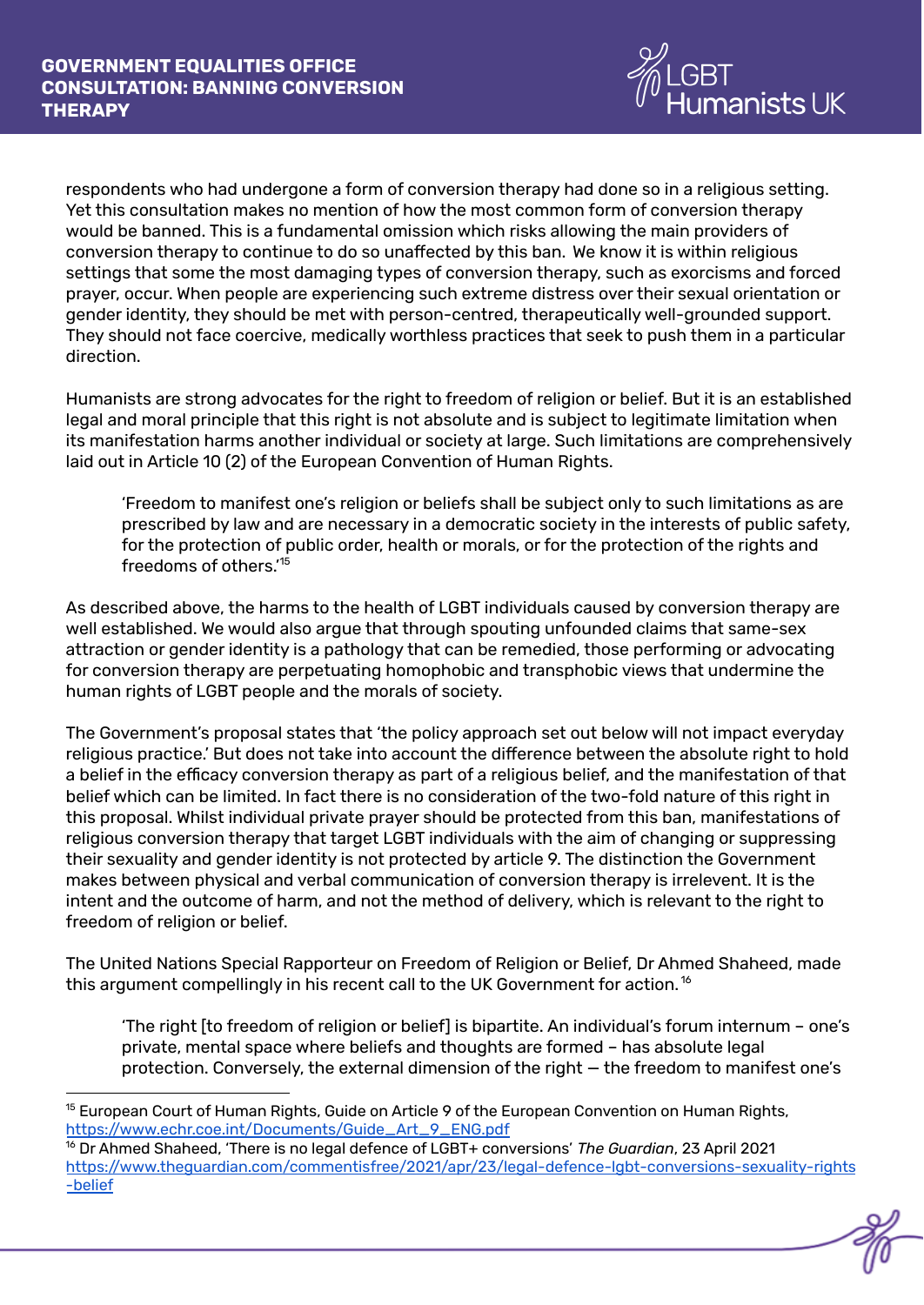

religion or beliefs — can be restricted by states, but only where it is necessary to protect public safety, order, health or morals, or the fundamental rights and freedoms of others.

'As such, an individual's ability to believe whatever they wish about sexuality or gender diversity, including whether it requires treatment, is protected by the right to freedom of religion or belief. However, manifesting that belief by targeting LGBT+ persons with attempts to change or suppress their sexual orientation or gender identity that inflict harm is not a practice protected by international human rights law.'

'Claims that a proposed ban on conversion practices would result in priests and other faith leaders being prosecuted if they preach against homosexuality or express their disapproval of gender diversity are unfounded. Some [jurisdictions] have proposed safeguards for both freedom of religion or belief, and freedom of expression, by including a definition of conversion practices that requires that (i) a specific person or class of persons is targeted; (ii) on the basis of their sexual orientation or gender identity; and (iii) for the purpose of changing or suppressing their sexual orientation or gender identity. Individuals would not be prohibited from discussing or exploring their sexuality or gender identity with their faith leaders (or a therapist) in a non-judgmental manner, where there is an explicit exclusion under the ban. Moreover, this threshold would exclude ordinary religious teaching and appropriate pastoral care.

Other jurisdictions provide a model for how a ban in religious settings could be achieved in legislation. For example, the ban in the state of Victoria makes a clear distinction in its definition of conversion therapy regarding those religious practices that are not protected.

'For the purposes of subsection (1), a practice includes, but is not limited to the following— (b) carrying out a religious practice, including but not limited to, a prayer based practice, a deliverance practice or an exorcism' 17

With this in mind, we believe this ban should include verbal communications where the above intent is established such as confessions/repentances, non-violent exorcisms, faith declarations, fasting, pilgrimages, and attendance on religious courses.

# **Q5. The Government considers that Ofcom's Broadcasting Code already provides measures against the broadcast and promotion of conversion therapy. How far do you agree or disagree with this?**

Somewhat disagree

#### **Why do you think this?**

It is unclear whether the current Broadcasting Code is sufficient to end the promotion of conversion therapy practices as we are not aware of any examples of TV or radio broadcasts that have been brought to the attention of the regulator. Broadly speaking, the Code protects vulnerable individuals and strikes a fair balance with the competing rights of freedom of religion or belief and freedom of expression. There have been several cases where Ofcom has enforced these rules in relation to programmes on faith healing. This includes complaints lodged against the UK World

<sup>&</sup>lt;sup>17</sup> The Change or Suppression (Conversion) Practises Prohibition Act 2021, 5(3)(b). <https://content.legislation>. vic.gov.au/sites/default/files/2021-02/591143bs1.pdf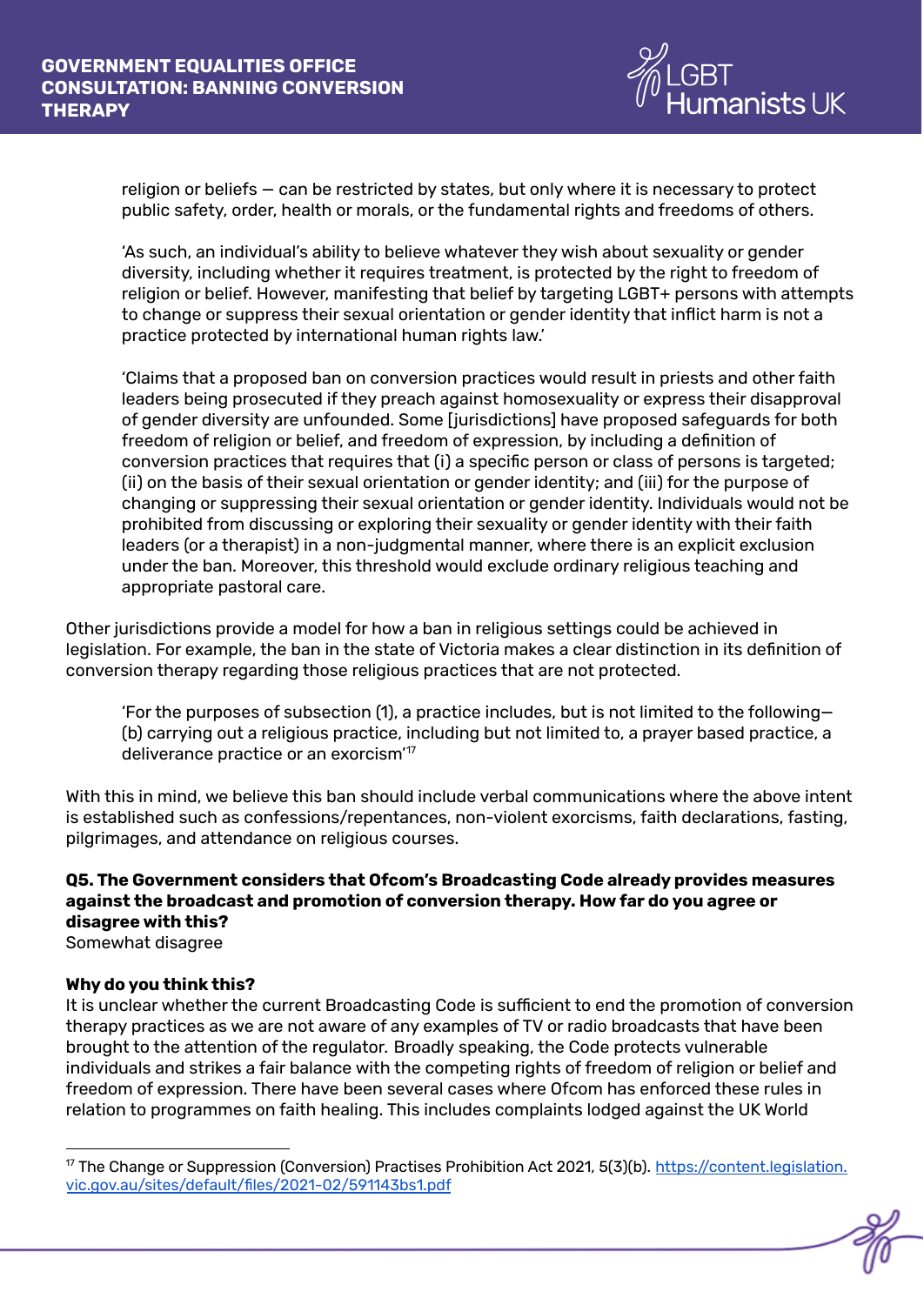

Evangelical Trust (UKWET) about their programme *Miracle Hour* on Faith World TV, after an episode aired in which the host, Bishop Simon Iheanacho, claimed he had healed callers from various ailments, including diabetes and cancer. $^{18}$  It is possible that claims made in support of the efficacy of conversion therapy could be similarly regulated, and in some cases – such as demonstrations of exorcisms – are already explicitly banned.

Nonetheless, given that the Government is proposing a new criminal ban on the practice, it would be appropriate to include a specific reference to conversion therapy as an example of a practice that would fall under the prohibitions against harmful and/or misleading claims. Wesuggest that a reference to conversion therapy be added to the code and treated in the same way as portrayals of exorcisms, the occult, and the paranormal. This would mean that any promotion of such practices must be treated with objectivity, with opposing views represented, and must not contain life-changing advice directed at individuals. 19

# **Q6. Do you know of any examples of broadcasting that you consider to be endorsing or promoting conversion therapy?**

No

**If yes, can you tell us what these examples are?** N/A

#### **Q7. The Government considers that the existing codes set out by the Advertising Standards Authority and the Committee of Advertising Practice already prohibits the advertisement of conversion therapy. How far do you agree or disagree with this?** Somewhat disagree

As above, there are very few cases of non-broadcast adverts on conversion therapy coming to the attention of the ASA. We are aware of one example, see below, where the non-broadcast code was used to ban a conversion therapy advert under the rules surrounding offence and harm. However, this case suggests that the ASA rules could only be used for large very prominent advertising campaigns on a case by case basis and could not be relied upon to implement a blanket ban. We are not aware of any conversion therapy adverts that have been brought to the regulator's attention on the grounds of being misleading.

In 2013, the High Court ruled that Transport for London (TfL) was acting lawfully in banning a proposed bus advert by the Core Issues Trust because it would 'cause grave offence' to those who were gay.<sup>20</sup> The advert in question carried the slogan 'Not gay! Post-gay, ex-gay and proud. Get over it!' TfL's advertising rules mirrored those of the ASA. The ruling dismissed the appeal against TfL's decision to remove these adverts because:

'a) advertisements on the side of London buses are highly intrusive;

<sup>18</sup> Andy Dangerfield, 'Religious satellite TV show Miracle Hour 'risking lives'' *BBC News*, February 2013. <https://www.bbc.co.uk/news/uk-england-london-21505191>

<sup>19</sup> Ofcom, *The Ofcom Broadcasting Code (With The Cross-Promotion Code And The On Demand Programme Service* Rules) [https://www.ofcom.org.uk/\\_\\_data/assets/pdf\\_file/0005/100103/broadcast-code-april-](https://www.ofcom.org.uk/__data/assets/pdf_file/0005/100103/broadcast-code-april-2017.pdf)[2017.pdf](https://www.ofcom.org.uk/__data/assets/pdf_file/0005/100103/broadcast-code-april-2017.pdf)

<sup>&</sup>lt;sup>20</sup>Core Issues Trust vs Transport For London [2013] EWHC 651 [https://www.bailii.org/cgi-bin/markup.cgi?doc=](https://www.bailii.org/cgi-bin/markup.cgi?doc=/ew/cases/EWHC/Admin/2013/651.html&query=%22public+sector+equality+duty%22&method=boolean) /ew/cases/EWHC/Admin/2013/651.html&query= [%22public+sector+equality+duty%22&method=boolean](https://www.bailii.org/cgi-bin/markup.cgi?doc=/ew/cases/EWHC/Admin/2013/651.html&query=%22public+sector+equality+duty%22&method=boolean)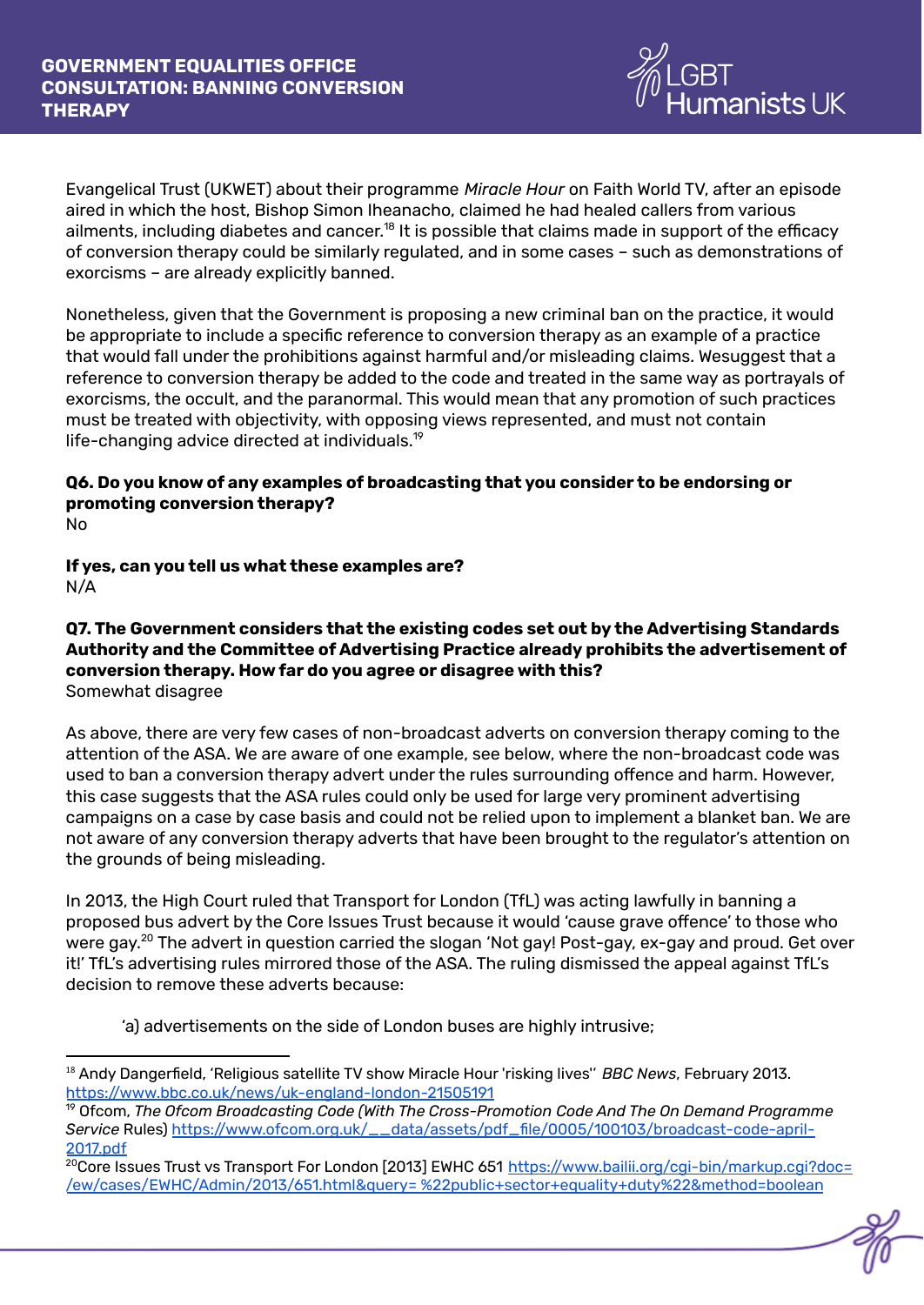

b) the advertisement would cause grave offence to a significant section of the many inhabitants of London; and, for those who are gay, it was liable to interfere with the right to respect for their private and family life under Article 8(1);

c) it was perceived as homophobic and thus increasing the risk of prejudice and homophobic attacks;

d) it was not a contribution to a reasoned debate;

e) leaflets, articles, meetings and the internet all provide an alternative vehicle for the expression of the Trust's message.

This would suggest that less prominent or subtler conversion therapy adverts are unlikey to be banned under these rules and will not meet the threshold for causing harm or serious or widespread offence. As with broadcasting, given that the Government is proposing introducing a new criminal ban on the practice, it would be appropriate to include a specific reference to conversion therapy as an example of a practice that would fall under the prohibitions against harmful and offensive content. Chapter 4 of the Code already contains a series of prohibitions harmful content such as portrayal of gender stereotypes in adverts (point 4.9) to avoid the harm and offence these cause. $^{21}$  We recommend that an additional point is added to this chapter (point 4.10) which states that 'marketing communications must not include depictions or portrayals of goods or services designed to change or suppress a viewer's sexuality or gender identity.' The Government also needs to put forward concrete proposals on how online advertising can be banned and this is similarly updated across all corresponding CAP and ASA codes.

# **Q8. Do you know of any examples of advertisements that you consider to be endorsing or promoting conversion therapy?**

Yes

## **If yes, can you tell us what these examples are?**

As described above, we are aware of the example of adverts that were briefly accepted to be run by TfL by the Core Issues Trust in 2012 advocating for conversion therapy with the slogan 'Not gay! Post-gay, ex-gay and proud. Get over it!'. The campaign was an explicit attempt to hit back at the gay rights group Stonewall, which as part of its campaign for same-sex marriage ran its own bus adverts saying: 'Some people are gay. Get over it.' Core Issues Trust used the same black, red and white colour scheme as Stonewall and in a statement announcing the campaign accused it of promoting the 'false idea that there is indisputable scientific evidence that people are born gay'.  $^{22}$ The adverts were pulled by the then Mayor of London under his authority as Chair of TfL and his decision to do so was upheld by the High Court the following year.

**Q9. The consultation document describes proposals to introduce conversion therapy protection orders to tackle a gap in provision for victims of the practice. To what extent do you agree or disagree that there is a gap in the provision for victims of conversion therapy?** Somewhat agree.

<sup>&</sup>lt;sup>21</sup>CAP Code, 'Chapter 4: Harm and Offence' [https://www.asa.org.uk/uploads/assets/1837e736-9a](https://www.asa.org.uk/uploads/assets/1837e736-9a2c-4aa4-8139d17d38a74ab4/Cap-Code-Harm-Offence.pdf) [2c-4aa4-8139d17d38a74ab4/Cap-Code-Harm-Offence.pdf](https://www.asa.org.uk/uploads/assets/1837e736-9a2c-4aa4-8139d17d38a74ab4/Cap-Code-Harm-Offence.pdf)

<sup>&</sup>lt;sup>22</sup>Robert Booth, Hélène Mulholland and Patrick Strudwick, 'Anti-gay adverts pulled from bus campaign by Boris Johnson' *The Guardian,* 12 April 2012. [https://www.theguardian.com/world/2012/apr/12/anti](https://www.theguardian.com/world/2012/apr/12/anti-gay-adverts-boris-johnson)[gay-adverts-boris-johnson](https://www.theguardian.com/world/2012/apr/12/anti-gay-adverts-boris-johnson)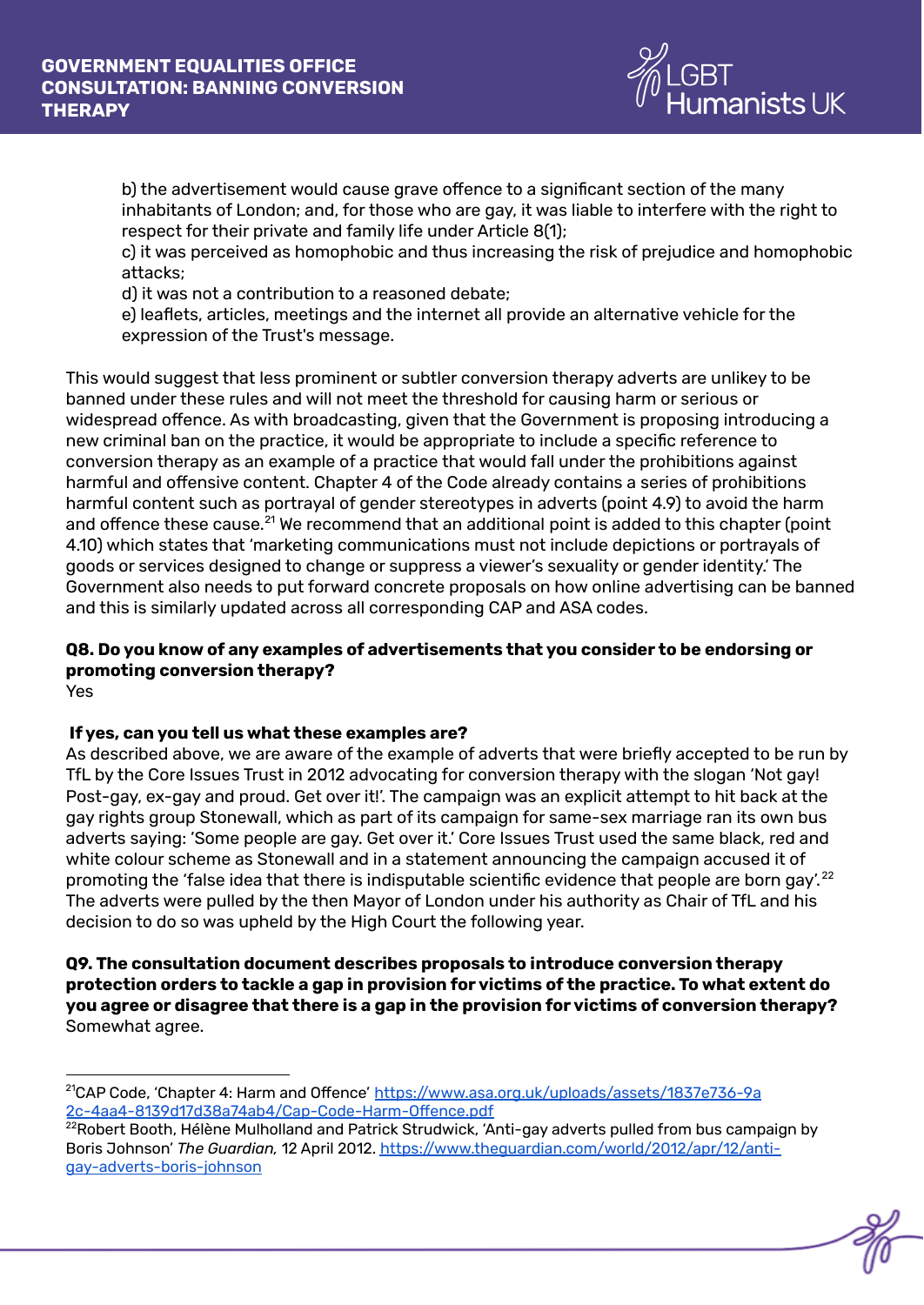

We welcome the introduction of a conversion therapy specific protection order, which we believe will offer additional protection to children and vulnerable adults from being taken abroad to receive these practices. Such measures have already been shown to be effective in protecting vulnerable children and young people from FGM and forced marriages. As described above, we have concerns around the non-application of these measures to over 18s who 'seemingly' consent to these practices. So we would urge the Government to explore further how these protection orders could work in conjunction with other mechanisms under domestic abuse, coercion and harrassment legislation to protect adults who are vulnerable to conversion therapy or are pressured into consenting to travel abroad.

## **Q10. To what extent do you agree or disagree with our proposals for addressing the gap we have identified?**

Somewhat agree

#### **Why do you think this?**

We disagree that the proposal for protection orders fully addresses the gap in protection identified. It does not create a new offence against aiding and abetting the removal of a person from the UK for the purpose of receiving conversion therapy. Unlike the approach taken in FGM and forced marriage legislation, the Government is not proposing to create a criminal offence to prevent a person from taking part in removing someone from the country. Where the victim is a child and there has been sufficient and timely information given to a court to intervene and issue a protection order, this might to an extent make it harder for that person to be removed. But this is unlikely to be the majority of cases. Without aiding and abetting removal to other countries becoming a crime, families and religious communities would simply be able to send victims to countries that do not have bans without any legal consequences. We recommend that the Government look to extend extra-territorial jurisdiction to cases of conversion therapy so that a perpetrator can be held accountable in the UK for performing these practices abroad and that a new offence is created for aiding or abetting sending a person abroad for this purpose.

**Q11. Charity trustees are the people who are responsible for governing a charity and directing how it is managed and run. The consultation document describes proposals whereby anyone found guilty of carrying out conversion therapy will have the case against them for being disqualified from serving as a trustee at any charity strengthened. To what extent do you agree or disagree with this approach?** Strongly Agree

#### **Why do you think this?**

We agree with this proposal. We believe that it will be an effective measure to reduce the influence of individuals who are perpetrators or connected to charitable organisations that have either promoted or performed conversion therapies.

**Q12. To what extent do you agree or disagree that the following organisations are providing adequate action against people who might already be carrying out conversion therapy? (Police; Crown Prosecution Service; OTHER statutory service)? Why do you think this?** No comment. This falls outside of our areas of expertise.